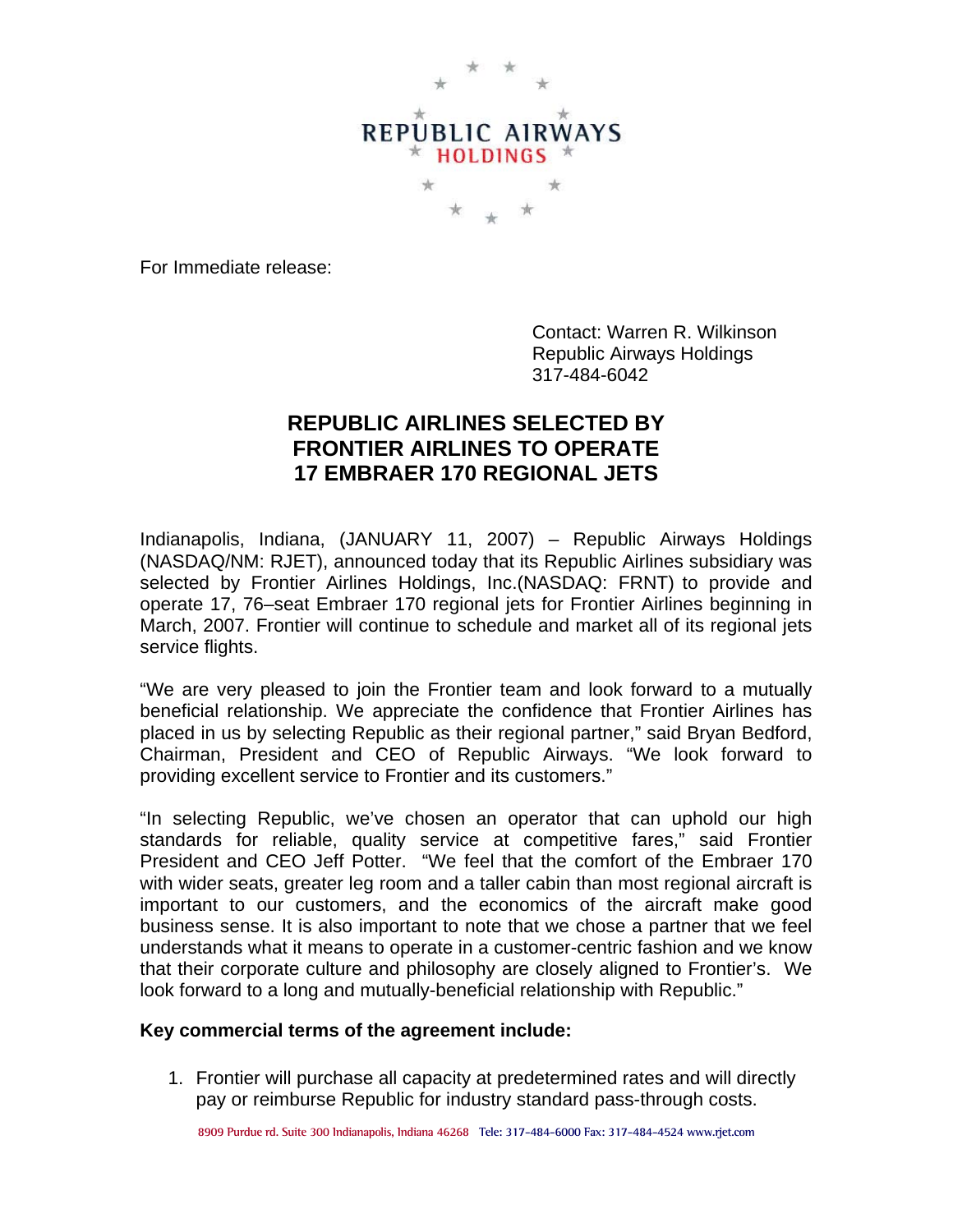- 2. The first aircraft is expected to be placed into service in March 2007 and the last aircraft in December 2008.
- 3. The agreement has a term of eleven years from the date of the last aircraft delivery. Frontier has the option to extend the agreement for up to six additional years
- 4. All fuel will be purchased directly by Frontier and will not be charged back to Republic.

Four of the 17 aircraft are currently in the Republic fleet but not allocated to a code-share partner. The remaining 13 aircraft will be funded by delivery positions available from Embraer.

## **About Republic Airways Holdings**

Republic Airways Holdings, based in Indianapolis, Indiana is an airline holding company that owns Chautauqua Airlines, Republic Airlines and Shuttle America. The airlines offer scheduled passenger service on approximately 1,000 flights daily to 90 cities in 35 states, Canada, Mexico and the U.S. Virgin Islands through airline services agreements with five major U.S. airlines. All of the airlines' flights are operated under their major airline partner brand, such as AmericanConnection, Continental Express, Delta Connection, United Express and US Airways Express. The airlines currently employ approximately 3,700 aviation professionals and operate 173 regional jet aircraft. For more in-depth information on Republic Airways Holdings please visit our website at www.RJET.com

## **About Frontier Airlines Holdings, Inc.**

Frontier Airlines Holdings, Inc. is the parent company of Denver-based Frontier Airlines. Currently in its  $13<sup>th</sup>$  year of operations, Frontier Airlines is the second largest jet service carrier at Denver International Airport, employing approximately 5,000 aviation professionals. With 55 aircraft and one of the youngest Airbus fleet in North America, Frontier offers 24 channels of DIRECTV® service in every seatback along with 33 inches of legroom in an all coach configuration. In conjunction with its regional jet fleet, operated by Republic Airlines, Frontier offers routes linking its Denver hub to 55 destinations including 48 U.S. cities in 28 states spanning the nation from coast to coast, eight cities in Mexico and one city in Canada. In November of 2006, Frontier and AirTran announced a first-of-its-kind integrated marketing partnership that offers travelers the ability to reach more than 80 destinations across four countries with low fares, aboard two of the youngest fleets in the industry. In December of 2006 Frontier was designated "Best Low Cost Carrier" in the U.S. by the readers of *Business Traveler* magazine. For more in-depth information on Frontier Airlines, please visit our website at www.FrontierAirlines.com.

In addition to historical information, this release contains forward-looking statements. Republic Airways may, from time-to-time, make written or oral forward-looking statements within the meaning of the Private Securities Litigation Reform Act of 1995. Such statements encompass Republic Airways' beliefs,